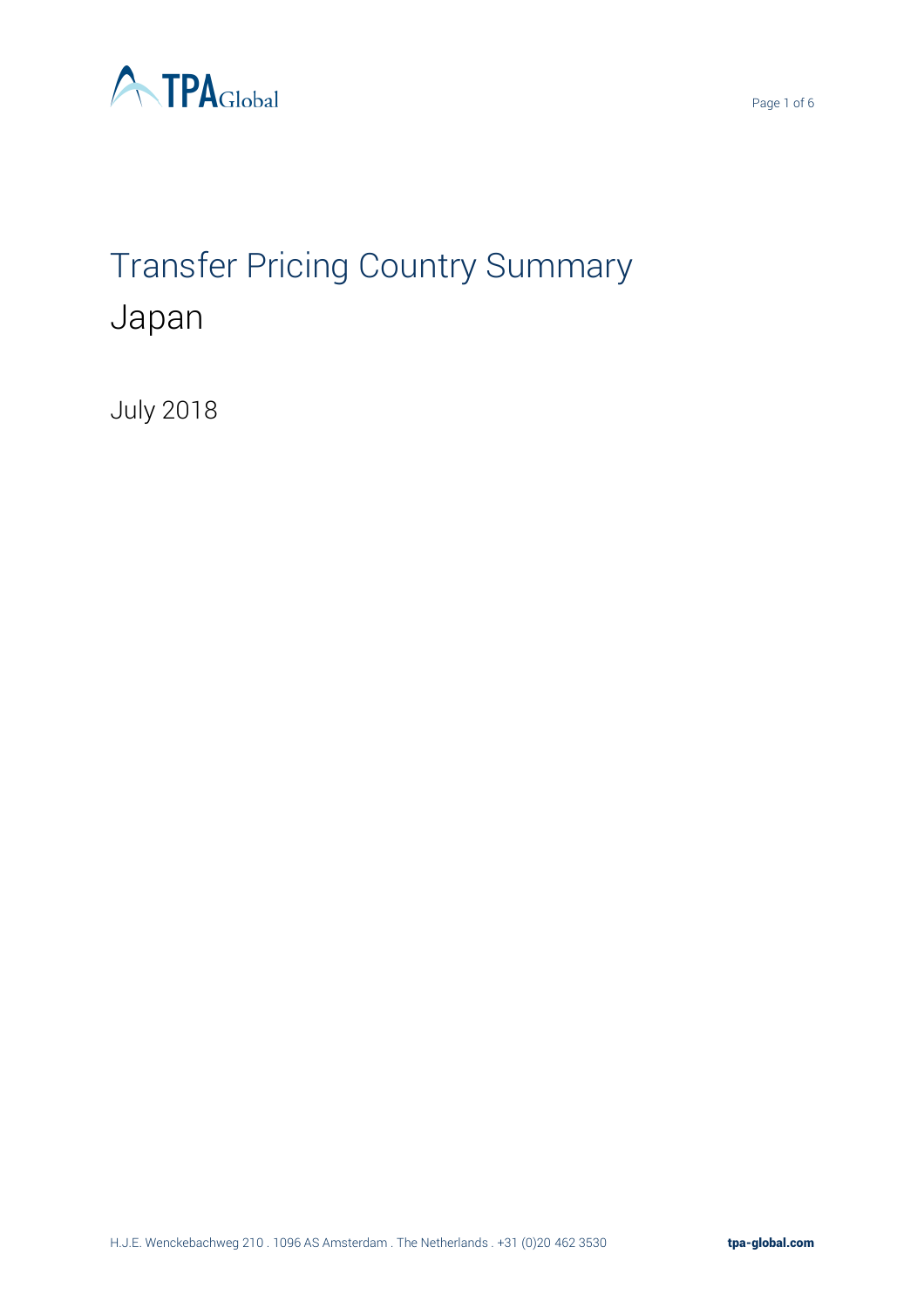

# Legislation

## Existence of Transfer Pricing Laws/Guidelines

The legal framework for transfer pricing is presented in the Corporate Tax Act of Japan, specifically the Act on Special Measures concerning Taxation ("ASMT") Article 66-4, ASMT Enforcement Order 39- 12; ASMT Circular 66-4- (1)-1 to 66-4-(10)-1; and ASMT Ordinance of Enforcement ("ASMT Ordinance") 22- 10. A Commissioner's Directive on the Operation of Transfer Pricing ("CDOTP") as the detailed transfer pricing administrative guidelines was issued on 1 June 2001 and partly revised in 2002, 2005, 2006, 2007, 2008, 2010, 2011, 2013, 2016, 2017 and 2018.

## Definition of Related Party

According to the ASMT Article 66-4, a foreign-related person" is defined as a foreign corporation having an "associated relationship" with another corporation. A corporation is treated as "associated" with the other if it holds 50 percent or more of the total number of issued stocks or the amount of investment of the other corporation. The Order for Enforcement prescribes the other cases to be treated as having an "associated relationship.

## Transfer Pricing Scrutiny

Companies, especially large corporations, can be audited in terms of transfer pricing if:

- − In industries that are targeted by the National Tax Agency (NTA);
- − Low profits or losses in Japan, with fluctuating profitability, with transactions with tax havens;
- − In industries with high profit margin comparables.

The examination of related-party transactions are generally based on the following points:

- − The gross profit margin or operating profit margin (hereinafter referred to as "profit margin") arising from foreign-related transactions of the corporation is excessively low compared with other transactions, which are conducted by the corporation with unrelated parties in a similar market and which are similar in quantity, market level, and other respects;
- − The profit margin arising from foreign-related transactions of the corporation is excessively low compared with the profit margin of other unrelated parties engaged in the same category of business similar in quantity, market level, and other respects with the corporation;
- The corporation's profit arising from foreign-related transactions is relatively low compared with the foreign-related party's profit arising from the same transactions, in the light of the function performed or risks assumed by the corporation or the foreign-related party with respect to such foreign-related transactions.

The CDOTP prescribes that the OECD Transfer Pricing Guidelines shall be referred to in the course of examination or APA.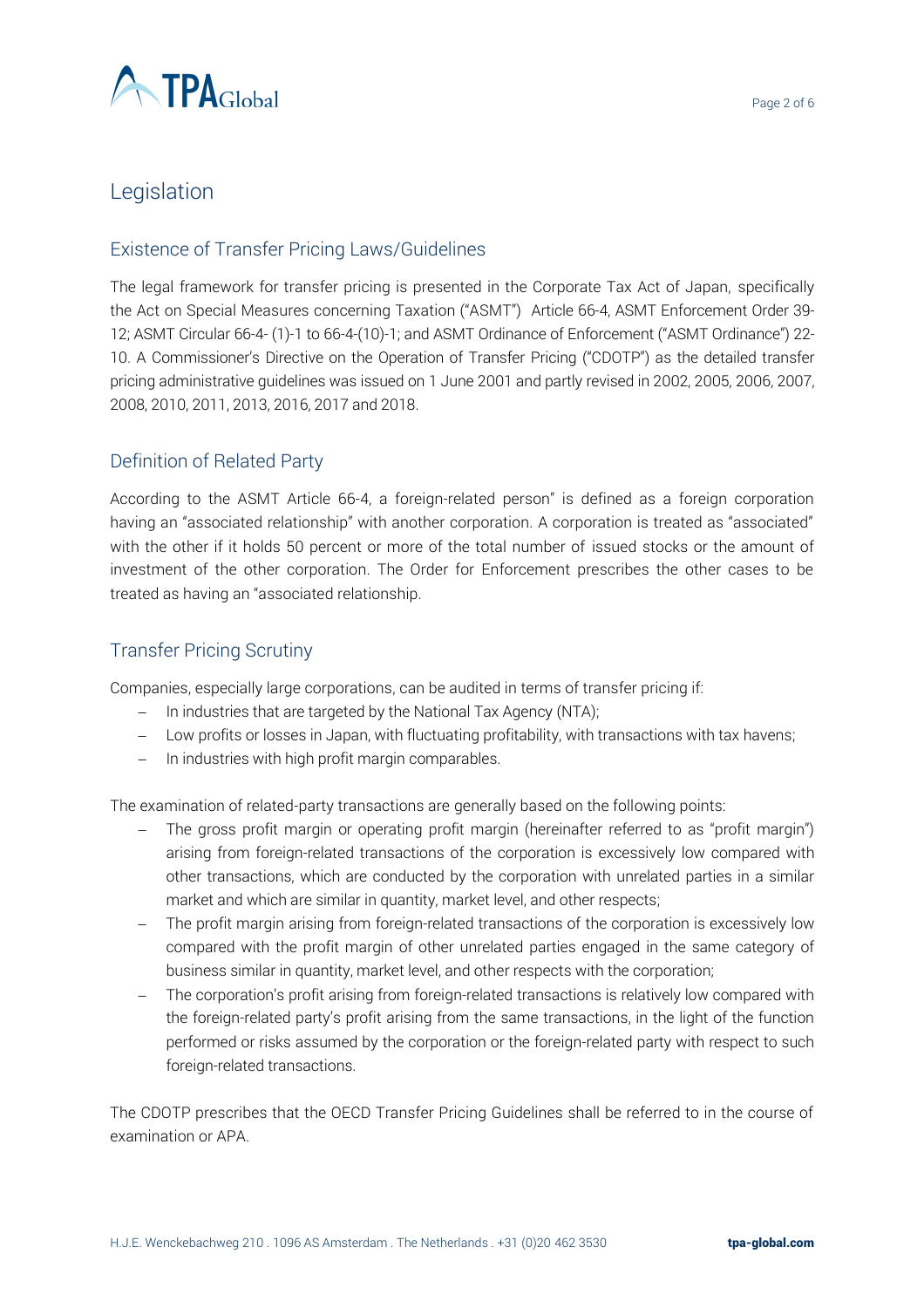

## Transfer Pricing Penalties

There are no specific penalties regarding transfer pricing tax adjustments, thus general corporate tax penalties and interests are applied; penalties on tax adjustments at 10 percent up to the amount of the original tax return, or 15 percent in case no tax return was filed. 35 percent may be imposed in cases determined to involve fraud. The delinquency tax rate is normally the lower of 7.3 percent and 1.0 percent plus the special discount rate based on commercial banks' average short term lending rates.

Penalties are not deductible for corporate tax purposes. There is no interest charged on penalties.

For the Master file and Country-by-Country report there is a fine of up to 300,000 yen if corporations fail to submit a Master file/CbC Report to the tax authorities by the deadline without good reason

For ensuring the duty of transfer pricing documentation, if the Local file is not presented or submitted by a certain appointed date, the tax authorities can impose tax by estimation.

## Advance Pricing Agreement (APA)

APA is available, including unilateral and bilateral type (bilateral APA is preferred by the NTA). The requirements for APA application are stated in the Chapter 5 of the CDOTP.

The effective period of an APA is between 3 to 5 accounting periods. Rollback is available for bilateral APA. No fee is charged on APA application.

Applicants for APA shall be requested to submit Japanese translations if any of the attached documents are written in foreign languages.

# Documentation and Disclosure Requirements

## Tax Return Disclosures

Taxpayers are required to disclose detailed information about foreign affiliate entities, related party transactions, and for fiscal years beginning on or after 1 April 2003, taxpayers are required to disclose their transfer pricing methods used for intercompany transactions.

#### Level of Documentation

In examinations, it shall be ascertained whether any problem under transfer pricing taxation exists by obtaining information on the actual circumstances of the foreign-related transaction from documents (including books and records, and other materials), such as: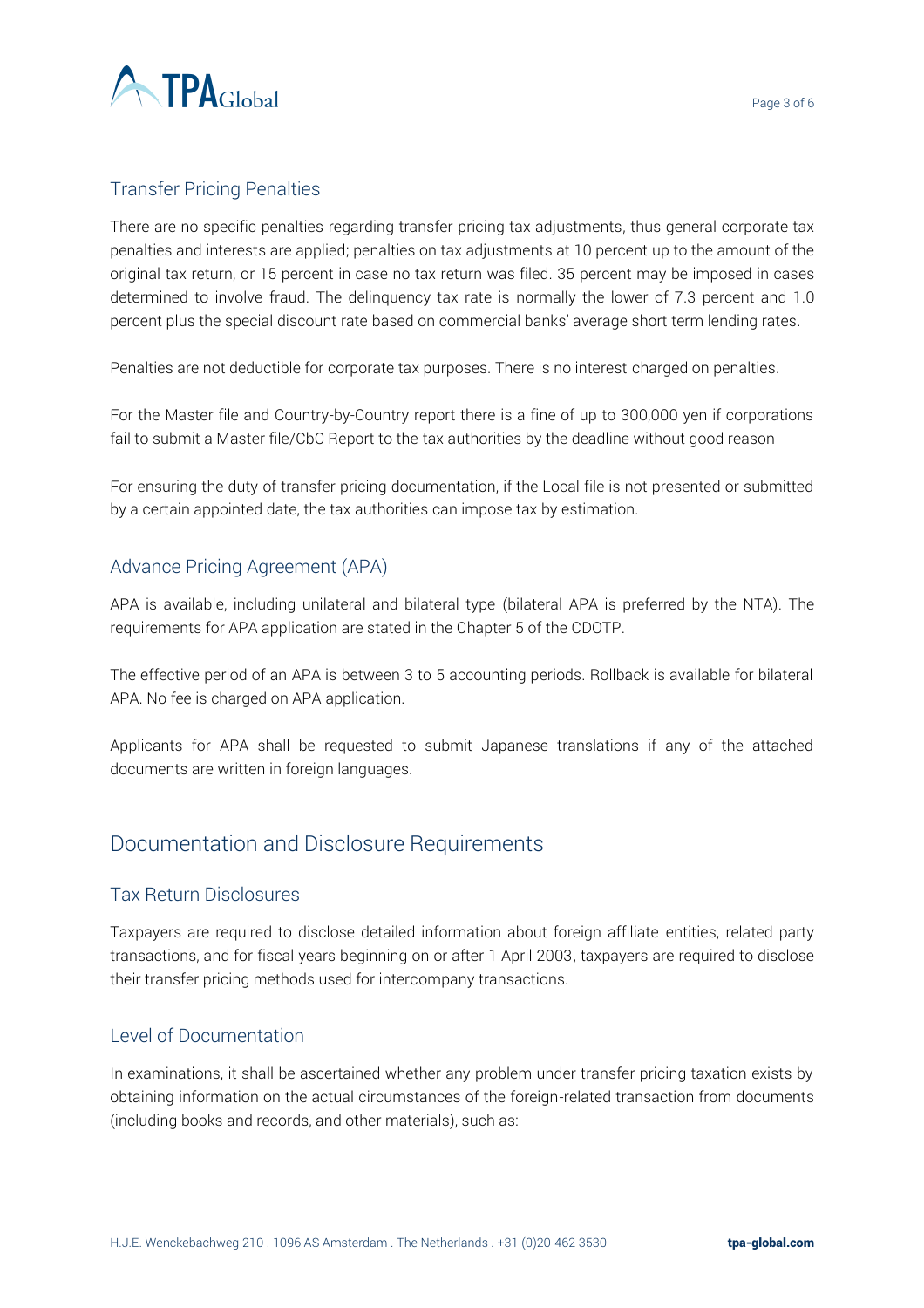

- − Documents that describe the capital relationship and details of business of the corporation and each foreign-related party;
- − Documents listed in Item 1 of Article 22-10(1)-1 of the ASMT Ordinance ("Documents containing the details of foreign-related transactions");
- − Documents listed in Item 2 of Article 22-10(1)-2 of the ASMT Ordinance ("Documents used by the corporation for the calculation of arm's length prices");
- − Other documents:

(a) Documents containing the details of the accounting standards of the corporation and the foreign-related party;

(b) Documents containing the details of the transfer pricing examinations or APA conducted with regard to foreign-related parties by foreign tax authorities;

(c) If the foreign-related party, under the system of a foreign country corresponding to transfer pricing taxation, has prepared any document pursuant to the rules that require the preparation of appropriate documents for supporting the effectiveness of the system (referred to as "Documentation Rules"), then the documents so prepared;

(d) Other documents as deemed necessary.

MNEs are required to prepare:

- Master File, consistent with Annex I to Chapter V of the OECD Transfer Pricing Guidelines;
- Local File, consistent with Annex II to Chapter V of the OECD Transfer Pricing Guidelines;
- Country-by-Country Report (CbCR), consistent with Annex III to Chapter V of the OECD Transfer Pricing Guidelines.

## Record Keeping

Local files should be kept for 7 years after the deadline date of submitting the subject year's corporate tax return.

#### Language for Documentation

Documentation that is to be submitted to the tax authorities upon audit should generally be in Japanese.

The Master file should be filed in Japanese or English. For the Local file no language requirements apply, however, if the Local File is prepared in a non-Japanese language, the tax authorities may request corporations to submit its Japanese translation as required. The Country-by-Country report should be filed in English.

## Small and Medium Sized Enterprises (SMEs)

The Japanese legislation provides exemption from transfer pricing documentation obligation in the following cases: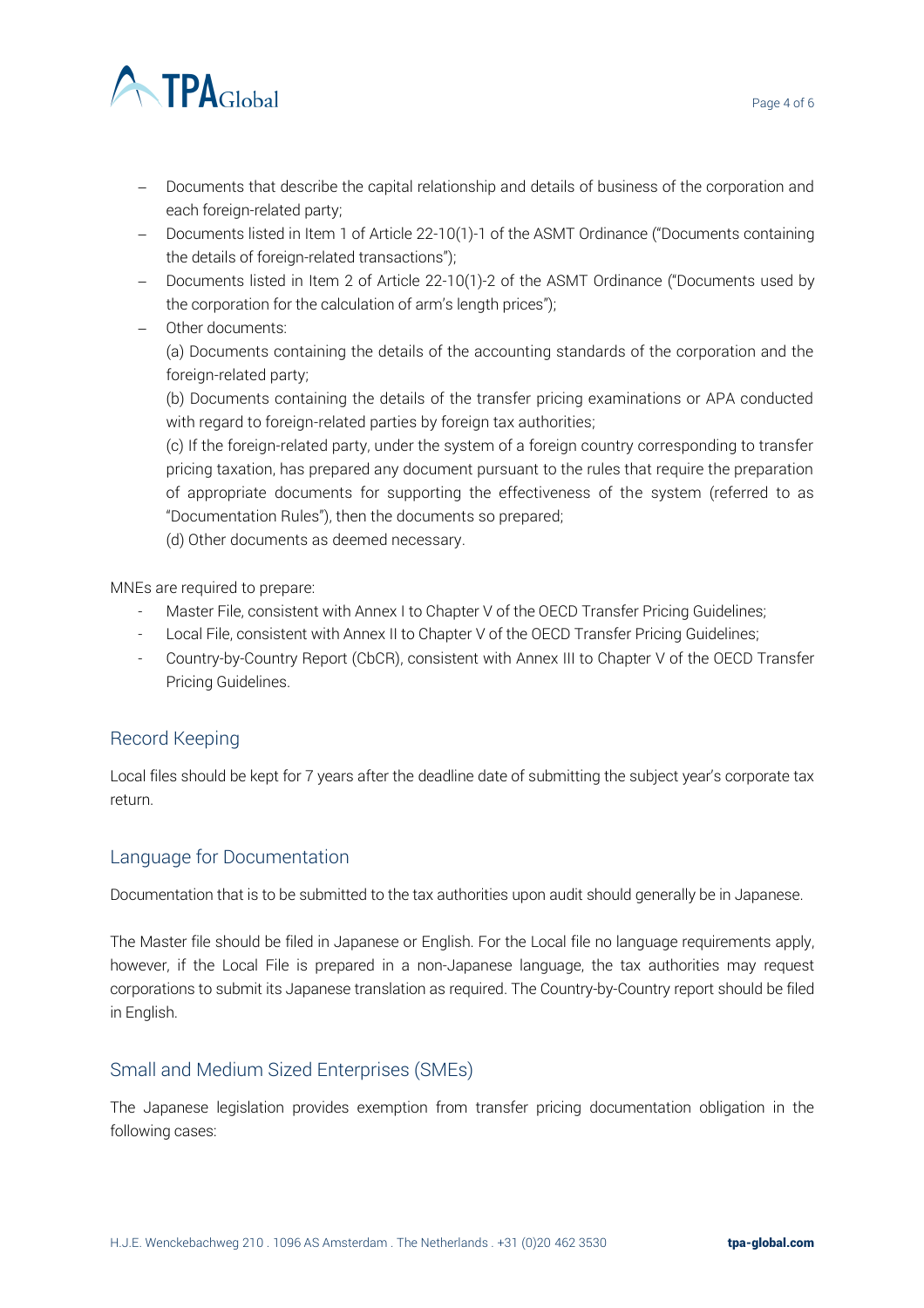

- − For the Master file and Country-by-country report for MNE Groups with a total consolidated revenue for the Ultimate Parent Entity's preceding fiscal year of less than 100 billion yen;
- − For the Local file corporations are exempted from the duty of contemporaneous documentation for Controlled Transactions with one foreign-related party during the current business year.
	- i. If the amount of transactions (total of receipts and payments) with the foreign related party during the previous business year (the current business year if there was not the previous one) was less than 5 billion yen; and
	- ii. If the amount of transactions of intangibles (total of receipts and payments) with the foreign-related party during the previous business year (the current business year if there was not the previous one) was less than 300 million yen.

## Deadline to Prepare Documentation

The Local file has to be prepared contemporaneously by the deadline date of the subject year's corporate tax return, i.e., within 2 months following the tax year end (request for 1 month extension is possible).

## Deadline to Submit Documentation

The Master file has to be submitted to the tax authorities within 1 year of the day following the one when the Ultimate Parent Entity's fiscal year ends.

The Local file has to be prepared by the final return filing due date, and to be maintained for 7 years. Deadline for submission: To be presented or submitted within a certain appointed period (within 45 days) if requested during the course of tax examination.

The Country-by-Country report has to be submitted to the tax authorities within 1 year of the day following the one when the Ultimate Parent Entity's fiscal year ends.

## Statute Of Limitations

The general statute of limitations for transfer pricing adjustments by the tax authorities is 6 years, although the limit is 7 years fraud or tax evasion.

# Transfer Pricing Methods

The following methods are accepted:

- − Comparable uncontrolled price ("CUP") method;
- − Resale price method;
- − Cost plus method;
- − Profit spit methods ("PSMs", including Contribution-based PSM, Comparable PSM and Residual PSM);
- − Transactional net margin method ("TNMM");